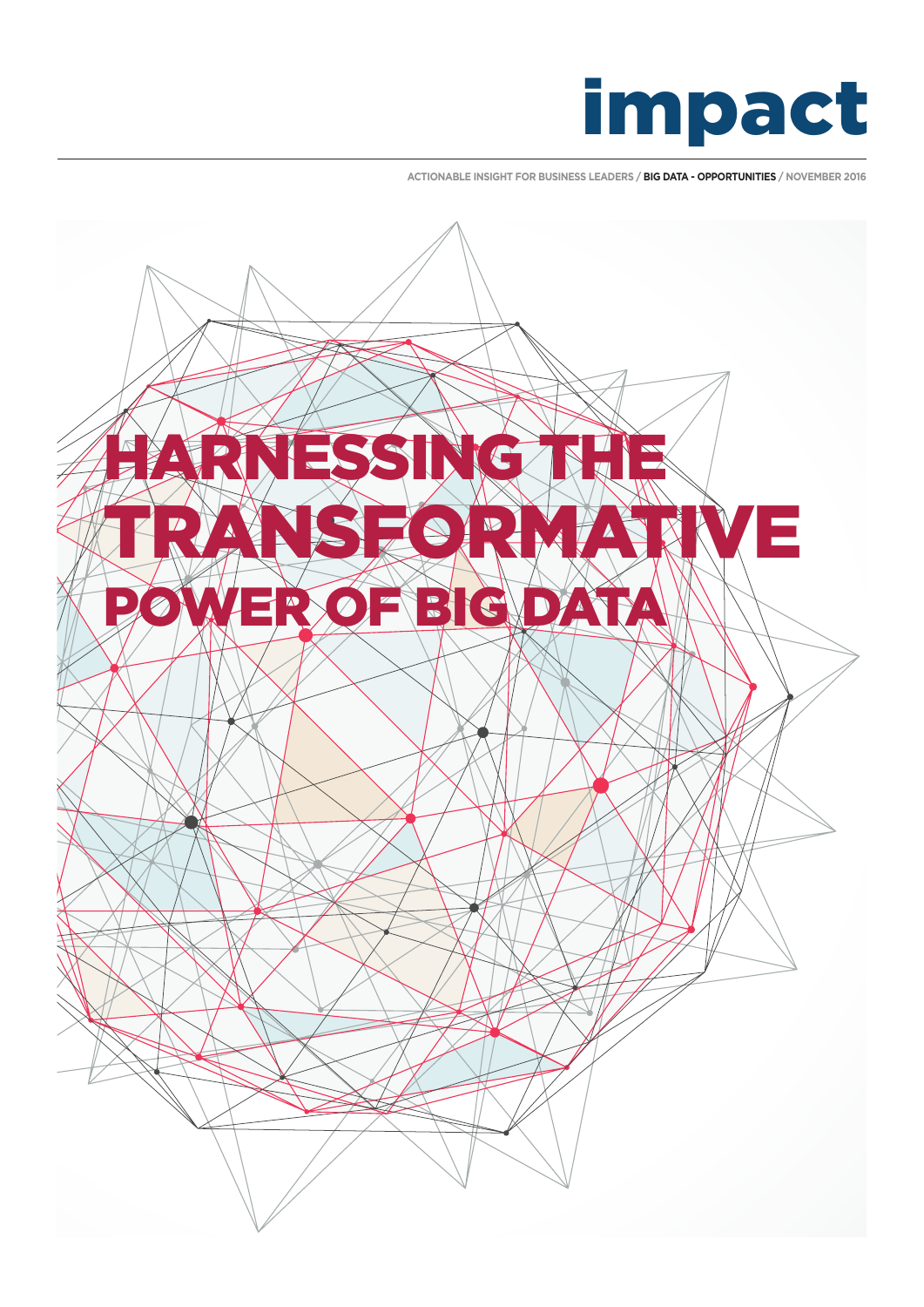02 **ACTIONABLE INSIGHT FOR BUSINESS LEADERS / BIG DATA - OPPORTUNITIES / NOVEMBER 2016**

The digital age will have big implications for insurers' business models, governance, skills and culture, but what are the key challenges and where do the main opportunities lie? By Stuart Collins



ore and more industries are waking up to the possibilities of data and analytics; to gain new insights, increase revenues or drive efficiencies. But few businesses are yet to really unlock the full potential. Take insurance as an

example. The insurance industry has a long history of using data to make decisions around risk, and was one of the first to use complex models and predictive analytics. But scratch beneath the surface, and so-called Big Data has barely made its mark on the industry.

"The insurance industry is embracing data and analytics, but too often we see companies hire mathematicians and data scientists without thinking through how it will change their business models," according to Neil Cantle, principal and consulting actuary at Milliman in London. "While data and analytics can enhance a company's existing business, insurers should also think about what they can do that is new or creative," he says.

#### **Limitless usages**

The potential uses for data and analytics are almost boundless, from analysing a company's reputation, its investments and workforce to understanding its customers, developing products and more targeted marketing and distribution. Big Data will have a role in underwriting, claims management, product development and in-force persistency, explains Daniel Ryan, head of Digital Analytics Catalysts at Swiss Re. It can also be used to help identify trends that impact insurers above the policy holder level, including investments, risk aggregation, as well as emerging trends like diseases or pandemics, he says.

Swiss Re is one of a growing number of insurers and reinsurers embracing a broad range of data and analytics—from building a model to forecast motor accident frequencies and severity in China to contract and text analytics to screen engineering reports in real time.

Insurers are already beginning to see that data and analytics can help with more targeted customer engagement and with providing an all-round experience.

MILLIMAN / IMPACT / NOVEMBER 2016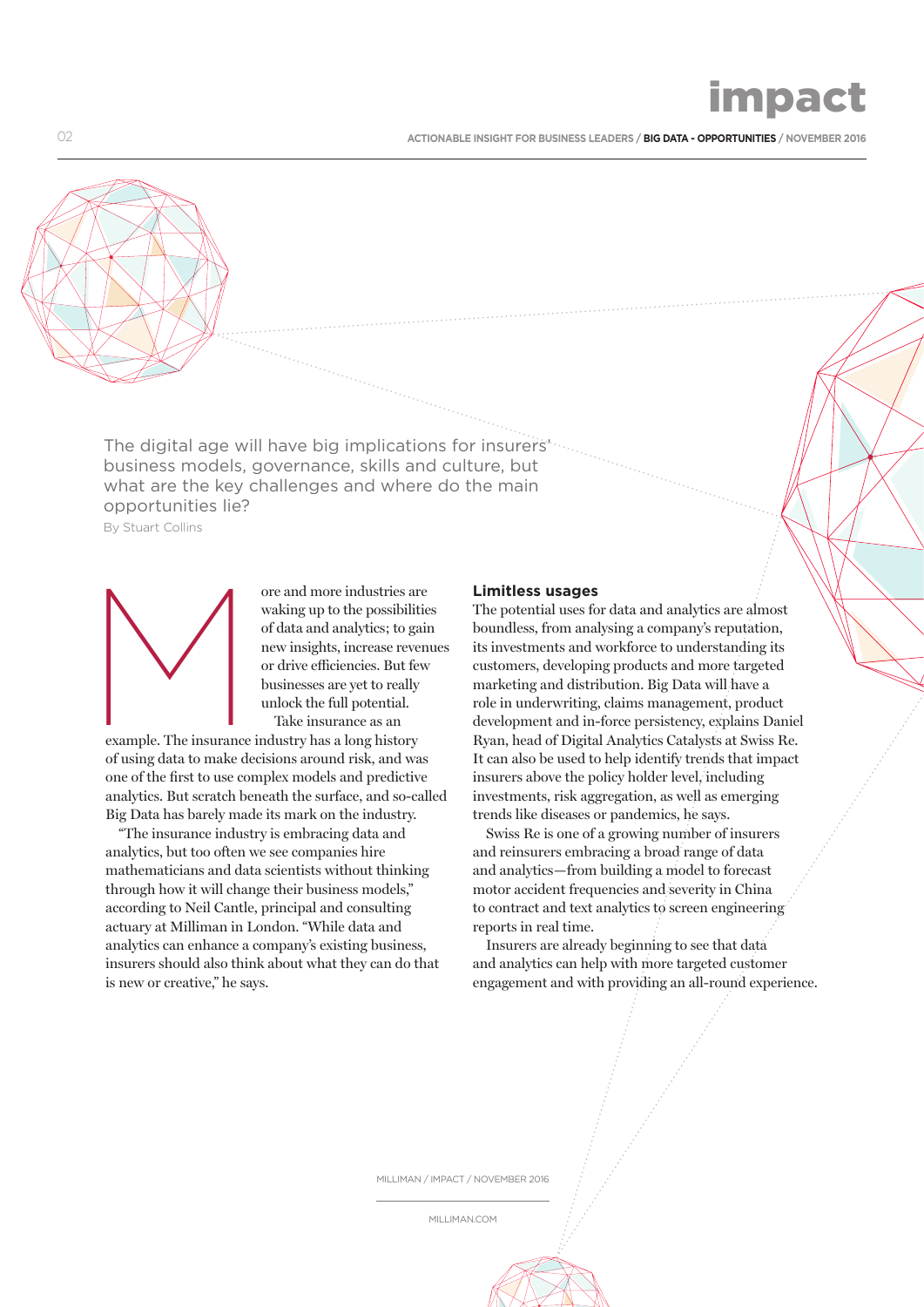*As business models come to rely on data, companies may expose themselves to increased business interruption and* 

### *systemic risks.*

Neil Cantle, principal and consulting actuary, Milliman



"Big Data can help companies better understand customer behaviour, which is crucial to risks associated with consumers. But it can also assist with sales, marketing and distribution. If you understand the customer you will have a better product and be able to price it better," says Cantle.

### **Volume game**

As more and more data on risk becomes available, insurers will face a number of challenges, not least from the sheer volume of data they may have to handle.

Developments in machine learning, increased computing power, greater connectivity and growing ranks of sensors and devices will all mean far greater access to data and analytics going forward, believes Cantle.

Access to more data will present a practical challenge for companies, according to David Excell, co-Founder and chief technology officer of Featurespace, a provider of adaptive behavioural analytics.

"Organisations need to think about how they can use information as technology makes it available, whether it is to make the business more efficient or products more tailored. They need to ask themselves, what are the questions that I cannot currently get an answer to?" he says.

MILLIMAN / IMPACT / NOVEMBER 2016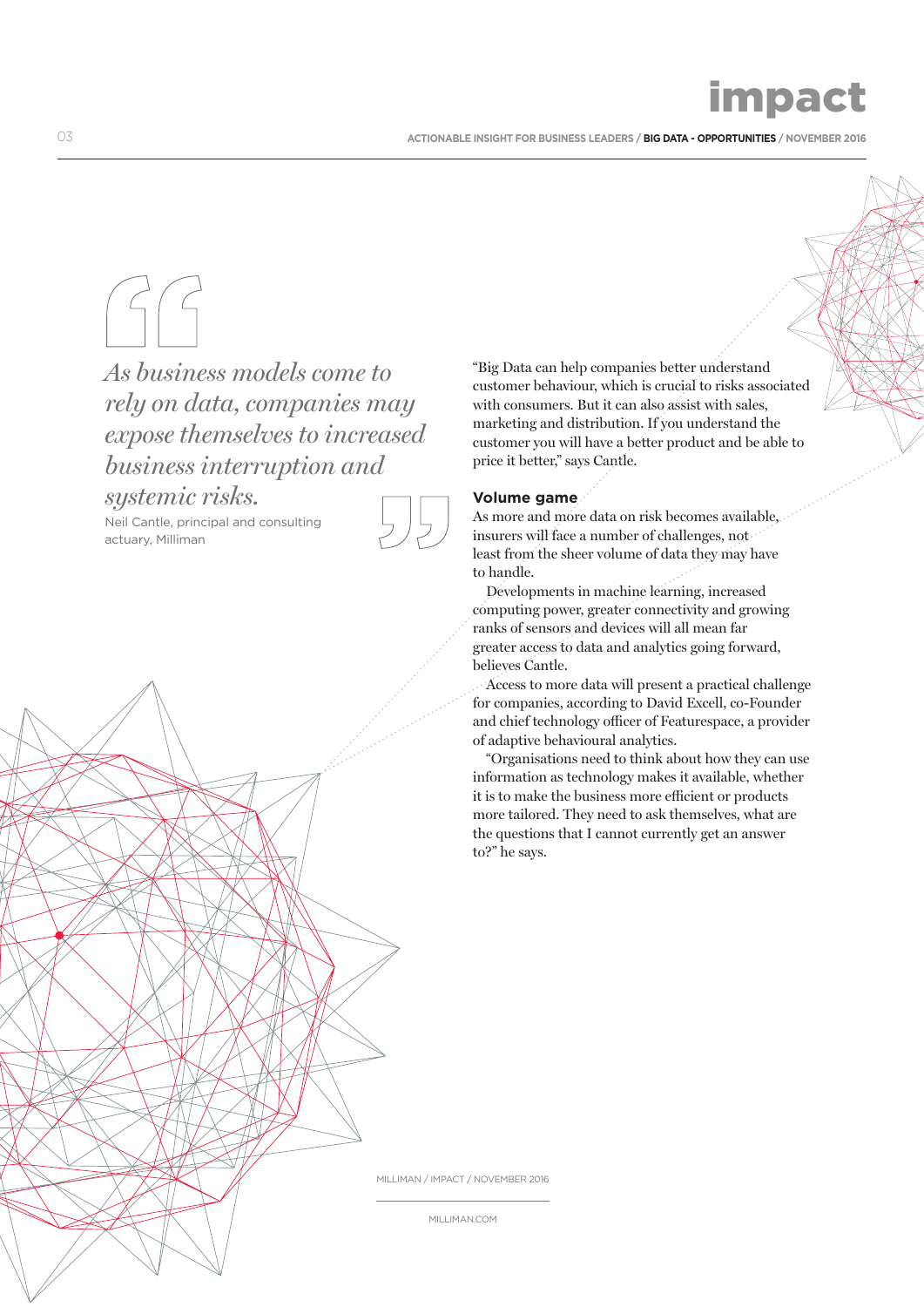**ACTIONABLE INSIGHT FOR BUSINESS LEADERS / BIG DATA - OPPORTUNITIES / NOVEMBER 2016**

Companies will also need to think about what can be added to their data to make it more useful, believes James Dodge, a senior consultant at Milliman.

"We see much more data available, such as with telematics, but we are not seeing a great deal of data enrichment. For example, it is possible to overlay information on an individual's driving with road conditions, weather or claims severity data," he says.

#### **Data governance**

 $\triangle$ 

Governance will also be challenging in the digital world. With more decisions based on analytics, companies will need to be able to trace back data and unpick algorithms.

"Data and analytics will need to be transparent. If you use data you will need to know where it comes from and any underpinning assumptions used in the analytics. You won't be able to price based on data you don't understand," says Derek Newton, principal and consulting actuary at Milliman in London.

As business models come to rely on data, companies may expose themselves to increased business interruption and systemic risks, adds Cantle. For example, an insurer may not be able to price a product

*The interpretation of data and how it is translated into products is where insurers will compete, and is more of an art than a science.*

Neil Cantle, principal and consulting actuary, Milliman



that relies on medical or driving data, if that data source is disrupted for significant periods of time. Algorithms or data sets may contain a flaw or be corrupted, while the assumptions of data scientists could be ill-founded.

"Make sure you don't stop thinking and challenging data. For a business that relies on data, there will be major risks of data loss, while systemic exposures will come from industry data and systems," warns Cantle.

#### **Skills change**

As data and analytics become more central to insurers' business models and proposition, companies will find they need different skills and potentially a change in culture.

According to David Nichols, UKGI Chief Operating Officer at Zurich Insurance, "Insurers will increasingly need people with an alternative mindset, with the ability to think differently and who are not weighed down by the past. They will require people with technical skills, but they will also need people who are much more customer focused," he says.

Data and analytics are not only about technology. "The intelligent use of analytics relies on people.



MILLIMAN / IMPACT / NOVEMBER 2016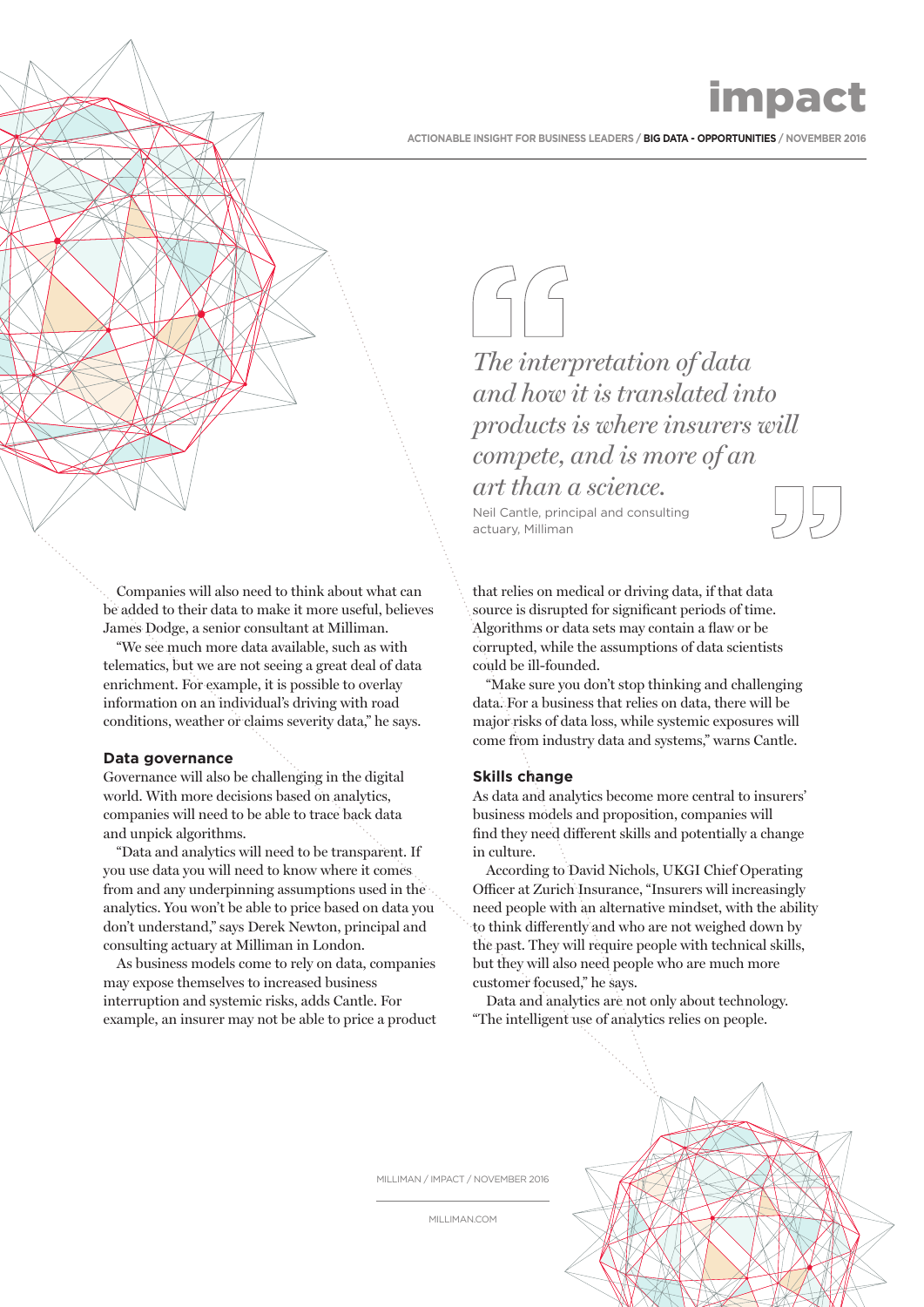**ACTIONABLE INSIGHT FOR BUSINESS LEADERS / BIG DATA - OPPORTUNITIES / NOVEMBER 2016**



It is the human that gains the insights and makes the decisions," Cantle adds.

While insurers are beginning to realise they need data scientists, there is likely to be a skills gap in how data and analytics are applied in the business, from senior management down to underwriting and claims.

"The future role of the underwriter will be to review all the information sources and make an assessment. The interpretation of data and how it is translated into products is where insurers will compete, and is more of an art than a science," says Cantle.

#### **Sourcing data**

As insurers wake up to the possibilities of data and analytics, there will be questions over who is best placed to collect and analyse data.

Insurers could create their own devices, or work with technology companies to do so. They will also need to persuade customers to share their personal data and may well have to source data from third parties.

"We may see a world where insurers do not individually collect data but focus on what can be done with the data and how they can add value," says Richard Clark, head of business development at Xuber, the insurance software business of Xchanging, a CSC Company.

*We will see the creation of data warehouses to compile, analyse and distribute data.*

Richard Clark, head of business development, Xuber

A particular challenge will be to convince customers of the value of sharing their data. To do this, insurers will need to build platforms that enable them to share data with their customers in a meaningful way and to demonstrate how it is being used to their benefit, explains Swiss Re's Daniel Ryan.

"Insurers use of an individual's data will need to be ethical, appropriate, transparent and linked to the organisation's brand," he says.

#### **Sharing data**

The sharing of market data is likely to be another key area of development in years to come. The insurance industry shares data in a number of areas—most notably in fighting fraud and for tracking catastrophe claims—but generally

MILLIMAN / IMPACT / NOVEMBER 2016